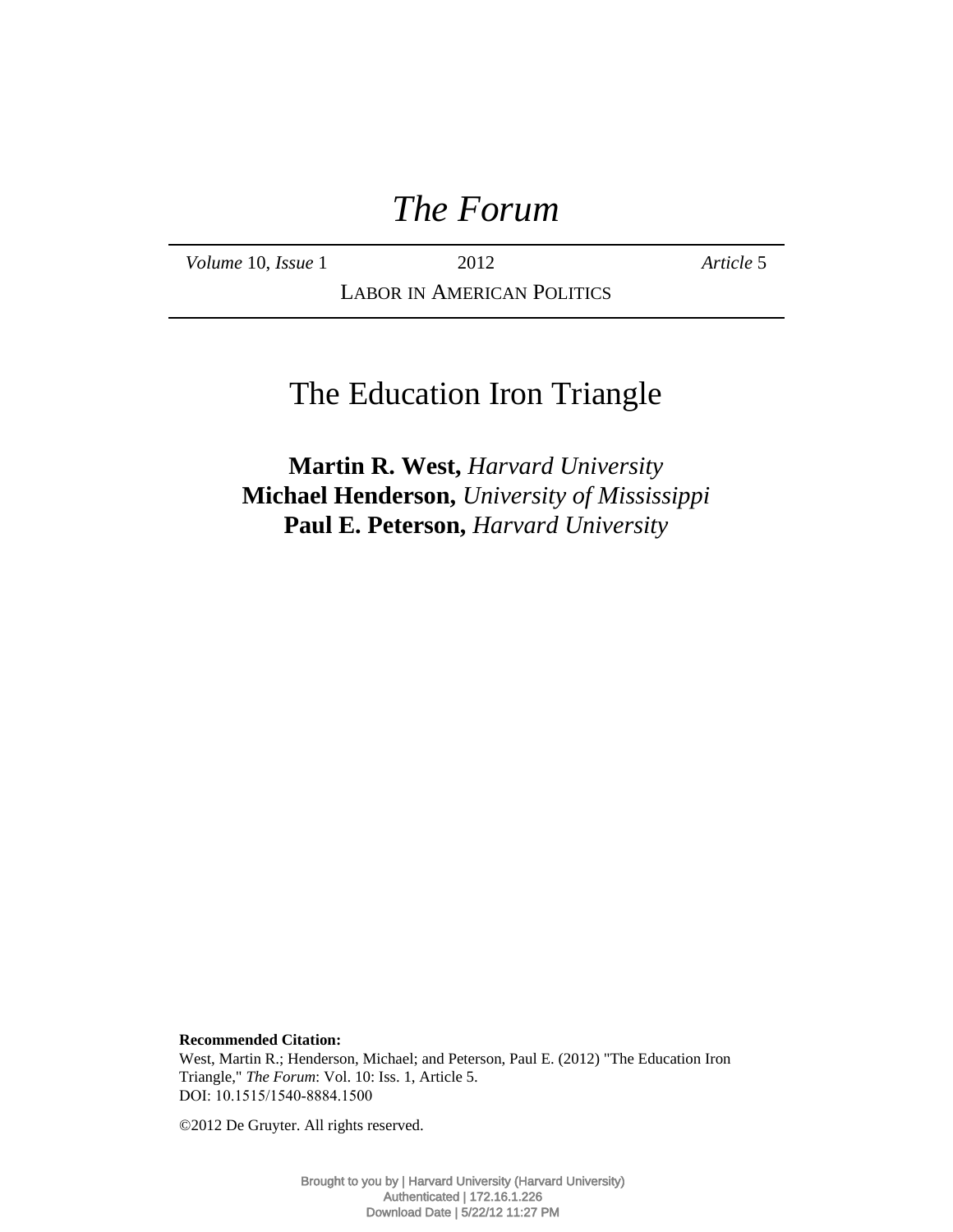# The Education Iron Triangle

Martin R. West, Michael Henderson, and Paul E. Peterson

#### **Abstract**

Do teachers and the public disagree on education reform? We use data from a nationally representative survey conducted in 2011 to identify the extent of the differences between the opinion of teachers and the general public on a wide range of education policies. The overall cleavage between teachers and the general public is wider than the cleavages between other relevant groups, including that between Democrats and Republicans. At least with respect to patterns of opinion on education reform, school politics is largely a conflict between producers within the system and consumers outside it – a classic iron triangle theme.

**KEYWORDS:** public opinion, education policy, teachers unions

**Author Notes:** Martin R. West is Assistant Professor of Education at the Harvard Graduate School of Education and Deputy Director of the Program on Education Policy and Governance at Harvard University. He is an affiliate of Harvard's Taubman Center for State and Local Government and the CESifo Research Network. Michael Henderson is Assistant Professor of Political Science at the University of Mississippi. He is a research affiliate with Harvard University's Program on Education Policy and Governance. Paul E. Peterson is the Henry Lee Shattuck Professor of Government and Director of the Program on Education Policy and Governance at Harvard University. He is a senior fellow at the Hoover Institution.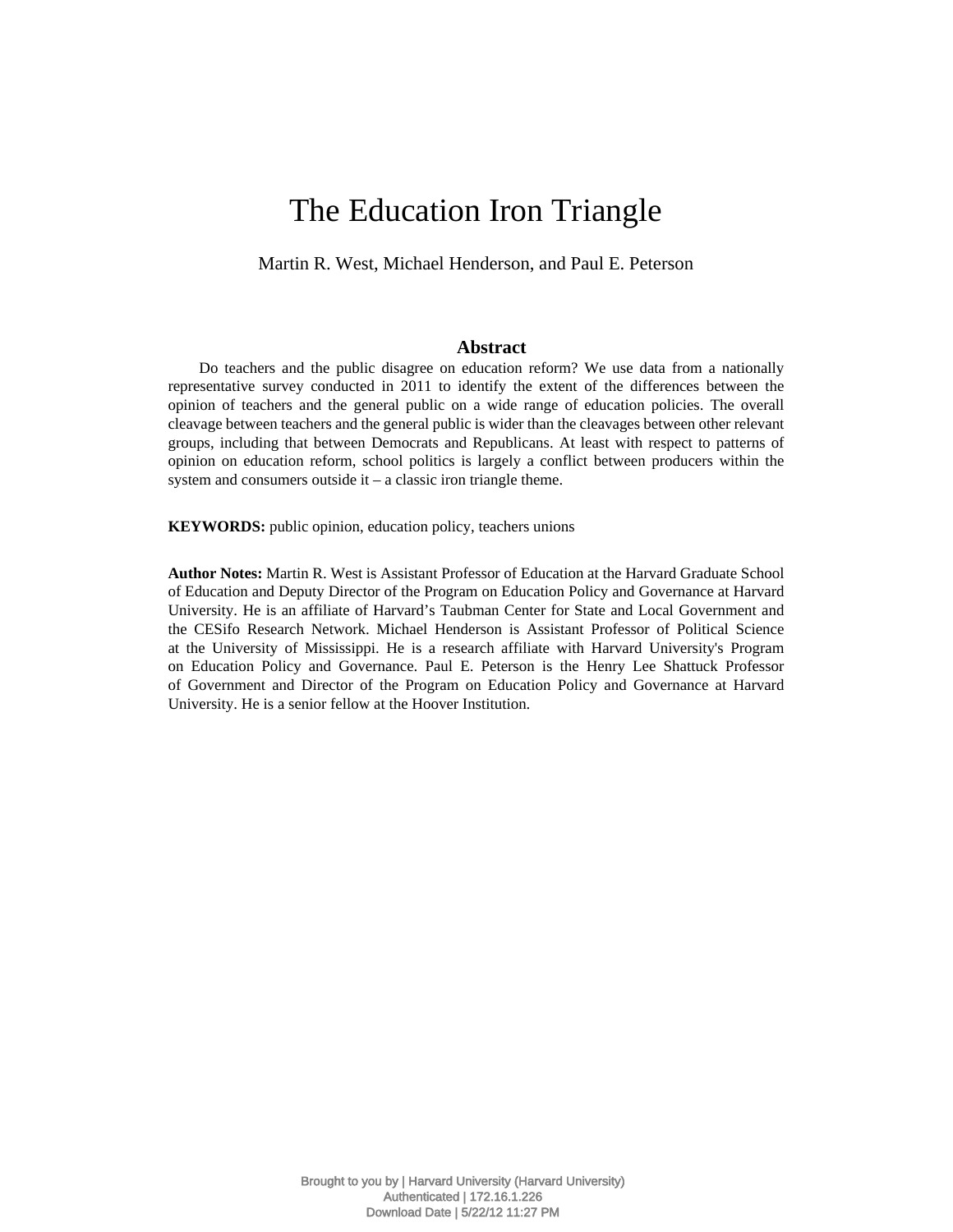Iron triangles lie at the heart of the textbook theory of American politics. Producer interest groups—farmers, gas and oil barons, banks, auto companies, real estate firms, nuclear energy plants and the like—all build relations with elected officials who oversee the regulatory and operating agencies relevant to the industry's wellbeing. Implicit in iron triangle theory is the notion that the interests and policy preferences of those inside the triangle differ from those of the general public. Producer groups succeed in insulating policy decisions from external pressures, because they have the focus and resources to pursue their goals effectively, while the attention of the general public is too episodic and scattered to have an impact, except in times of crisis. In the midst of a financial meltdown, banks may find their privileges crimped by a suddenly aroused Congress. If gas prices and profit margins soar in tandem, tax loopholes benefiting the oil industry may be closed. But times of crisis are the exceptions, textbook theory tells us. Ordinarily, the iron triangle operates quietly—at the public's expense.

Curiously, iron triangle theory is seldom applied to school politics.<sup>[1](#page-2-0)</sup> The politics of education is typically presented either as an extension of the culture wars (Should schools teach evolution? Should they supply teen-agers with condoms?); or as an extension of class and ethnic politics (Do the affluent stand in the way of efforts to equalize school spending?); or in generational terms (Will the elderly pay for the schools of the next generation?); or as just another issue that divides Democrats from Republicans along familiar lines (Are schools a state and local responsibility or is there a role for the federal government?). If hints of iron triangle theory sometimes can be found in arguments that teachers unions prioritize their interests as producers of public education rather than the interests of children, the focus is more often on the supposedly misguided actions of union leaders than on the views of their members.

As for teachers themselves, they are thought to be just like us—or, more exactly, just like our better selves. Teachers did not originally enjoy such a lofty perch in the American mythology. In the best-selling book of the colonial era, John Locke warned families against schooling their children for fear of contaminating their morals. Washington Irving arranged for the ungainly teacher, Ichabod Crane, to be hounded out of a Hudson Valley town. And in the mid-19 $^{\text{th}}$ Century, Americans cried with their British cousins over the beatings administered by Mr. Creakle to David Copperfield. But even as Dickens was writing, a rapidly expanding public education system, staffed by young, unmarried women with a talent far beyond their level of compensation, altered the American schoolteacher's public image.

So, in recent decades, the teacher has become an admired figure in American popular culture. It was not only Mr. Chips (Robert Donat), the ill-

<span id="page-2-0"></span><sup>1</sup> For an exception, see Terry Moe, *Special Interest* (Brookings, 2011).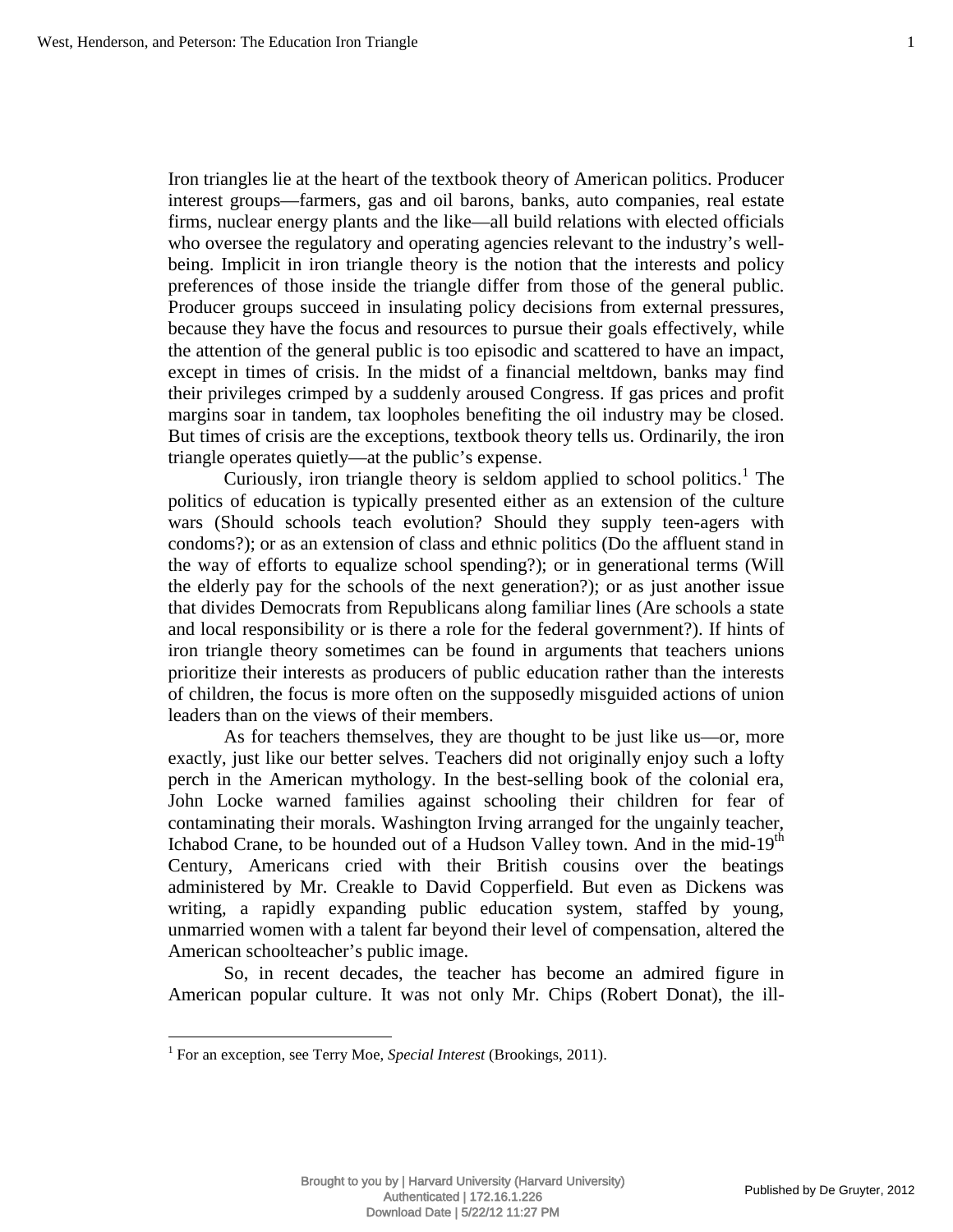starred educator in the 1939 British film classic, who captured American hearts. The selfless public servant, Richard Dadier (Glen Ford), subdued the "Blackboard Jungle" in 1955; twelve years later, Mr. Thackery (Sidney Poitier) overcame racial prejudice in Britain by proving that he can box as well as teach; 1988 saw Jaime Escalante (Edward James Olmos) "Stand and Deliver" instruction that inspired his East Los Angeles students to success in Advanced Placement Calculus; and, in 1989, John Keating (Robin Williams) created a "Dead Poets Society" to reach even the most cynical students at an elite private school.

It is not only in the movies that educators are beloved. Unlike lawyers, bankers, used-car dealers, and state legislators, teachers maintain a superb reputation. We all remember at least one who had a decisively positive impact on our lives. We see them as selfless members of a helping profession. Most Americans say that teachers have "very great prestige", an accolade otherwise given by a majority of the public only to firefighters, scientists, doctors, nurses, and military officers. Other occupations pale by comparison. Just 11 percent, for example, give accountants the same rating. $^{2}$  $^{2}$  $^{2}$ 

Perhaps for that reason, the public has held fast to governing arrangements that isolate education from the mainstream of political life. American school districts operate as single-purpose governments, typically with their own taxing authority. They are governed by school boards chosen through nonpartisan elections often held on days other than the first Tuesday after the first Monday in November. Because schools are for children, progressive era reformers argued, they should be quietly removed from the dirtier aspects of partisan conflict. And special deference should be given to the professional educators whose expertise is needed to make schools function effectively.

If that was for decades part and parcel of the textbook theory of school politics, it hardly seems applicable in the early years of the Twenty-first Century. Governors, mayors, and even school boards have increasingly come into conflict with the organized representatives of the teaching profession. Wisconsin's curtailment of the collective bargaining rights of teachers and other public employees provoked major protests in early 2011. Teachers called in sick in droves, union members crowded the state capitol, and Democratic senators blocked for a time the passage of the legislation by refusing to attend legislative sessions. Debates over union rights and prerogatives have since percolated in states as politically diverse as Indiana, Florida, Ohio, Illinois, Massachusetts, and California. Meanwhile, in school districts from Washington DC to Los Angeles, teacher unions and superintendents have clashed over new evaluation systems based on student test scores and the use of those evaluations as a basis for compensation.

<span id="page-3-0"></span><sup>&</sup>lt;sup>2</sup> The Harris Poll® #86, August 4, 2009, "Prestige of 23 Professions and Occupations," by Regina A. Corso, Director, *The Harris Poll*, Harris Interactive.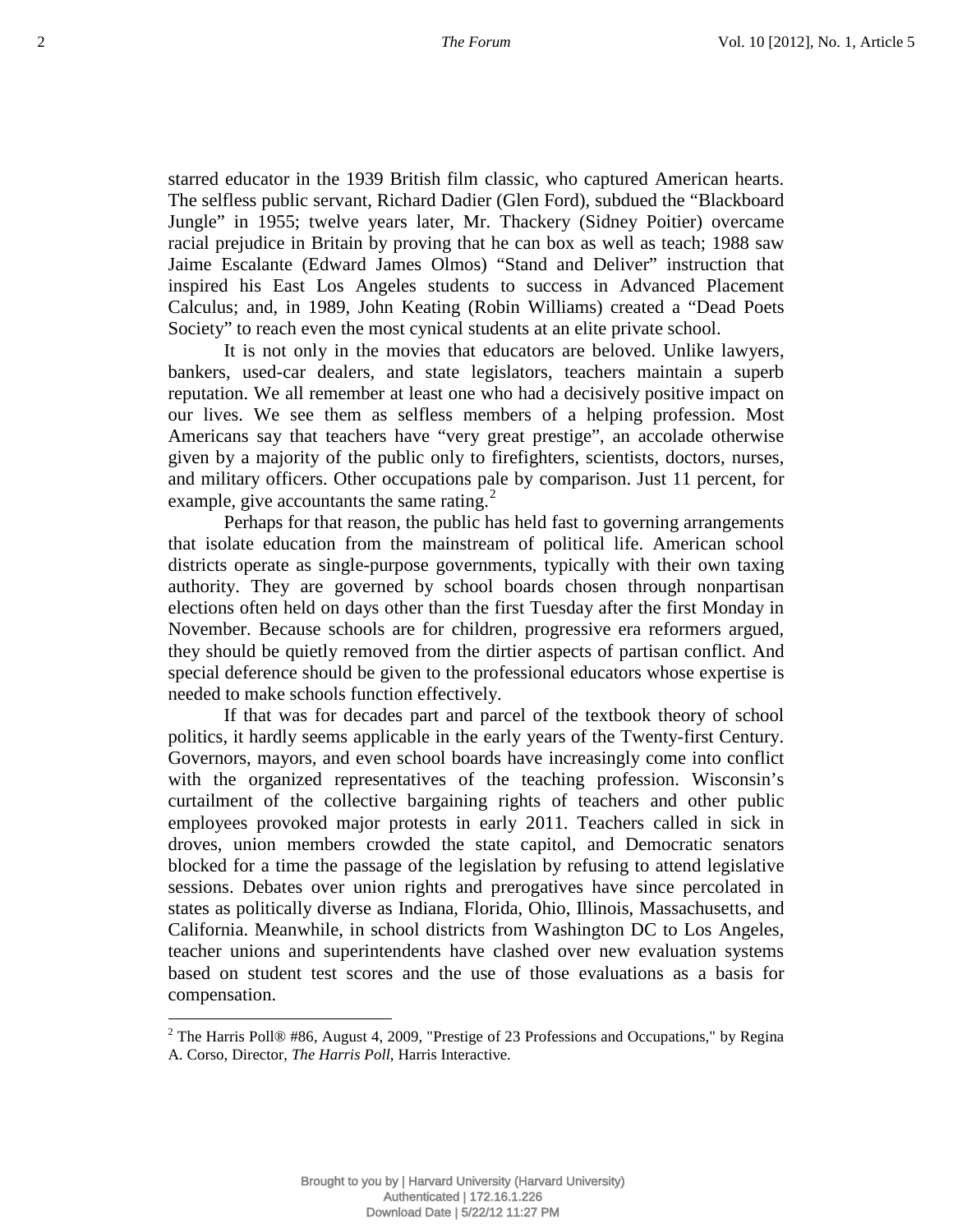$\overline{a}$ 

Are such developments reflections of broader currents in society? Does the public in fact favor changes in public education that members of the teaching profession reject? Is the dominant political cleavage with respect to education policy between an organized producer group and the general public?

To shed light on these questions, in 2011 we surveyed a representative sample of the adult population, including oversamples of public school teachers and several other groups. This essay draws upon the responses to this survey to identify the extent of the differences between the opinion of teachers and the general public on a wide range of education policies. We show that the overall cleavage between teachers and the general public is wider than the cleavages between other relevant social groups, including that between Democrats and Republicans. In other words, at least with respect to patterns of opinion on education reform, school politics is largely a conflict between producers within the system and the public consumers outside it – a classic iron triangle theme.

#### **The** *Education Next***-PEPG Survey**

Our data come from a 2011 survey of public opinion conducted by the journal, *Education Next,* and the Program on Education Policy and Governance at Harvard University. These data are uniquely suited for exploring divisions in public attitudes toward school reform because they include oversamples of multiple subgroup populations and measure opinion on a variety of education policy proposals. The survey was administered by the polling firm Knowledge Networks  $(KN)$  between April 15 and May 4, 2011.<sup>[3](#page-4-0)</sup> The findings reported in this essay are based on a nationally representative stratified sample of approximately 1,100 adults (age 18 years and older) and representative oversamples of roughly 700 members of the following groups: public school teachers, parents of school-aged children, African Americans, Hispanics, and the affluent, defined as those with a bachelor's degree or better and an income in the top ten percent of the distribution within their state.<sup>[4](#page-4-1)</sup>

<span id="page-4-0"></span><sup>&</sup>lt;sup>3</sup> Knowledge Networks administered the survey using its web-enabled KnowledgePanel®, a nationally representative, probability-based panel of individuals. Individuals in the KnowledgePanel® respond to surveys online. Knowledge Networks initially samples respondents using a random selection of telephone numbers and residential addresses. These individuals are invited by phone or mail to participate in the KnowledgePanel®. Knowledge Networks provides Internet access and equipment at no cost to those who do not already have access. Panelists are then invited to complete surveys three or four times a month. Detailed information about the maintenance of the KnowledgePanel®, the protocols used to administer surveys, and the comparability of online and telephone surveys is available online at www.knowledgenetworks.com/quality/.

<span id="page-4-1"></span><sup>&</sup>lt;sup>[4](http://www.knowledgenetworks.com/quality/)</sup> Respondents could elect to complete the survey in English or Spanish.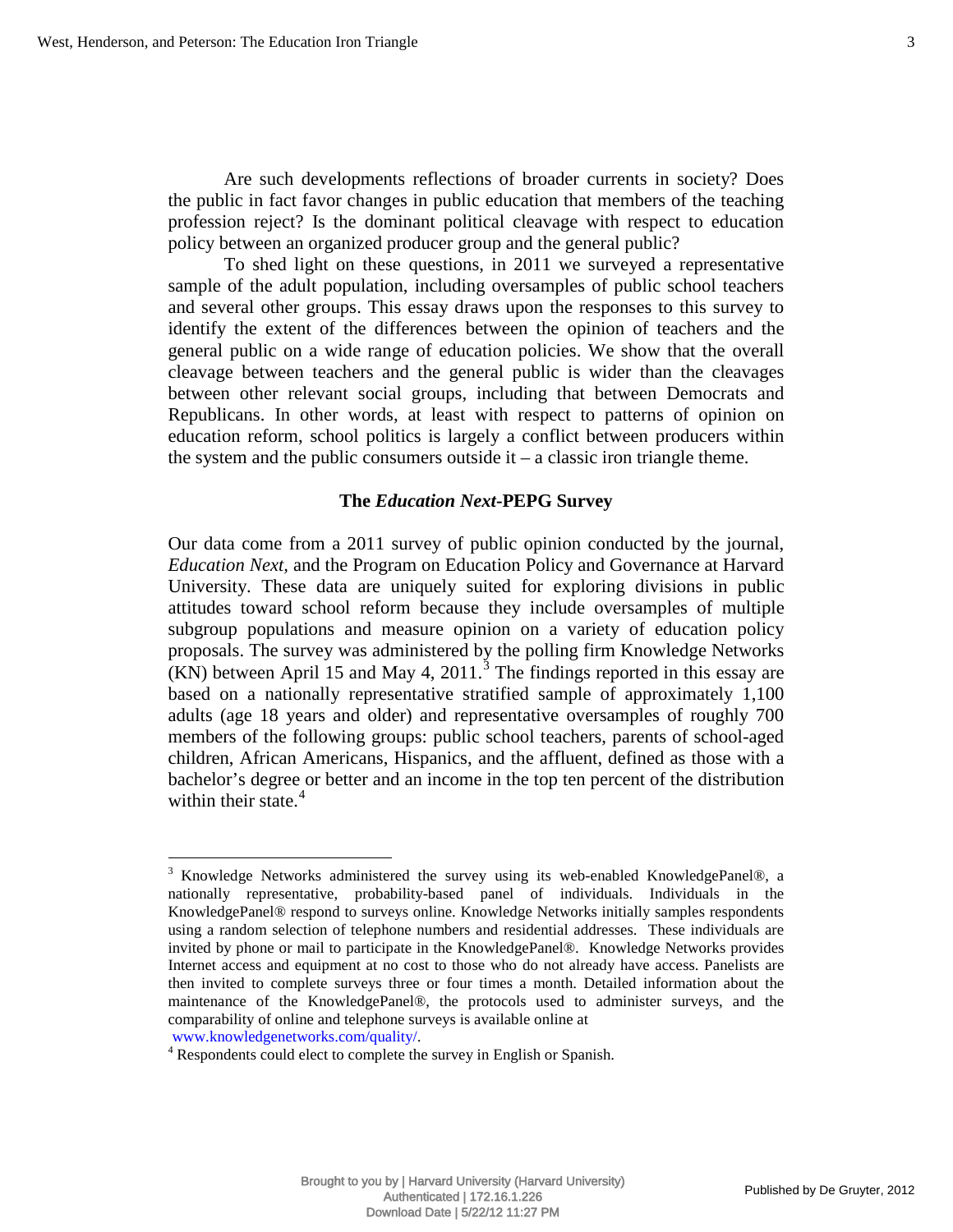We asked about a range of issues including teacher policies, school choice, test-based accountability, school spending and taxes, and the social composition of schools and classrooms. This collection of policy areas allow us to compare subgroup differences across school reform proposals; for example, do teachers differ from the rest of the public only in those policies related to their employment and compensation, or do these differences extend to other areas as well?

On teacher policy, we inquired whether teachers' pay should be based in part on the academic progress of students in their class, whether teacher tenure should also be based on student performance, whether tenure should be eliminated altogether, whether principals should be allowed to hire college graduates as teachers even if they do not hold state certification, and whether teacher unions have a positive or negative effect on the performance of local schools. With respect to school choice, we asked about support for both means-tested and universal school voucher programs, tax credits to fund scholarships to private schools, the formation of charter schools, and online coursework. In the domain of test-based accountability, we asked whether the federal government should continue to mandate that all students be tested annually in grades 3-8, whether states should adopt common standards and tests, whether state tests should be used to decide whether a student is promoted to the next grade, and whether students should have to demonstrate proficiency on state tests in order to graduate from high school. On spending and taxes, we asked whether respondents favored more spending on education, higher local taxes to pay for education spending, and higher teacher salaries. Finally, on the social composition of schools and classrooms we inquired about single-sex education, efforts to promote socioeconomic diversity within schools, and allowing students with emotional and behavioral disabilities to join their peers in regular classroom settings (a practice commonly known as mainstreaming).<sup>[5](#page-5-0)</sup>

Except for the union, spending, and tax items, each question asked respondents to choose from the same five options: "Definitely favor, somewhat favor, neither favor nor oppose, somewhat oppose, or definitely oppose." To provide a measure of the size of the divide between any two groups in the public, we first calculate the share in each group expressing support for the policy among all those who expressed an opinion (setting aside those who indicated "neither favor nor oppose") and then take the difference between those shares.<sup>[6](#page-5-1)</sup> On the

<span id="page-5-0"></span><sup>&</sup>lt;sup>5</sup> Complete survey results and question wording are available at http://educationnext.org/files/EN-PEPG\_Complete\_Polling\_Results\_2011.pdf

<span id="page-5-1"></span><sup>&</sup>lt;sup>6</sup> In doing so, we ignore those respondents who neither favor nor oppose these policies. A considerable number of respondents do not choose a side on these proposals, a share ranging from 19% on the question of whether the federal government should require testing to 42% on the question of single sex schools for the general population. Additionally, the propensity to take the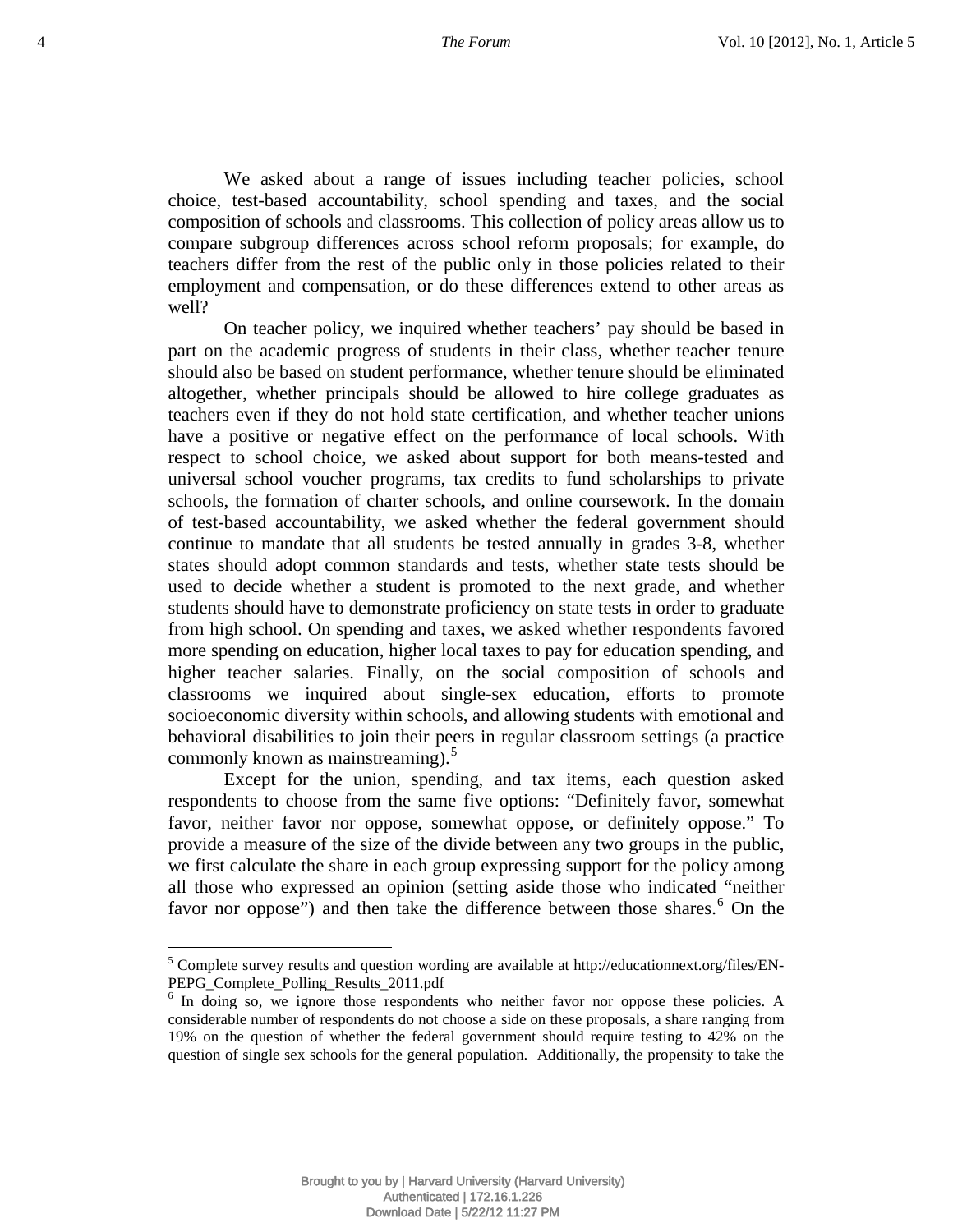$\overline{a}$ 

spending and tax items, respondents could select: "greatly increase, somewhat increase, stay about the same, somewhat decrease, or greatly decrease." For these three items, we simply calculate the share of all respondents within each group supporting an increase and report the difference in those shares.<sup>[7](#page-6-0)</sup>

### **The Teacher-Non-teacher Divide**

We begin our examination of the degree to which teachers disagree with the rest of the public in their views on key education debates with a series of items on teacher policy. Public discussions of the best way to recruit, evaluate, and compensate teachers have proliferated in recent years, possibly due to research demonstrating the importance of teacher quality for student achievement. Admittedly, any differences between teachers and the broader public are likely to be largest on these items, which have direct implications for teachers' work lives. At the same time, the intense interest among policymakers at all levels in measures to improve teacher effectiveness has placed these issues at the very top of the governmental agenda.

|                           | <b>General Public</b> | <b>Teacher</b> |  |
|---------------------------|-----------------------|----------------|--|
| <b>Use Merit Pay</b>      |                       |                |  |
| Completely favor          | 14%                   | 6%             |  |
| Somewhat favor            | 33                    | 12             |  |
| Neither favor nor oppose. | 26                    | 10             |  |
| Somewhat oppose           | 18                    | 24             |  |
| Completely oppose         | Q                     | 48             |  |

#### **Table 1. Opinions on Merit Pay: General Public and Teachers**

We first illustrate our process for discerning the extent of disagreement between teachers and non-teachers by presenting detailed results for one survey item, which asked whether teacher salaries should be based, "in part, on their students' progress on state tests." As Table 1 indicates, the public appears broadly

neutral position varies across subgroups. The average proportion of neutral responses across questions is 27% for the general population but only 15% among teachers. The results in this paper, therefore, speak only to the share of the population who choose a side on these issues. In other projects we explore the sources of non-opinion on these issues and the sensitivity of nonopinion to information.

<span id="page-6-0"></span> $<sup>7</sup>$  The union item asked about the effect teachers unions have on their local schools, with the</sup> following response options: "Very positive, somewhat positive, neither positive nor negative, somewhat negative, and very negative." As for the policy items, we exclude those offering the middle position and calculate the share of the remaining respondents offering a positive response.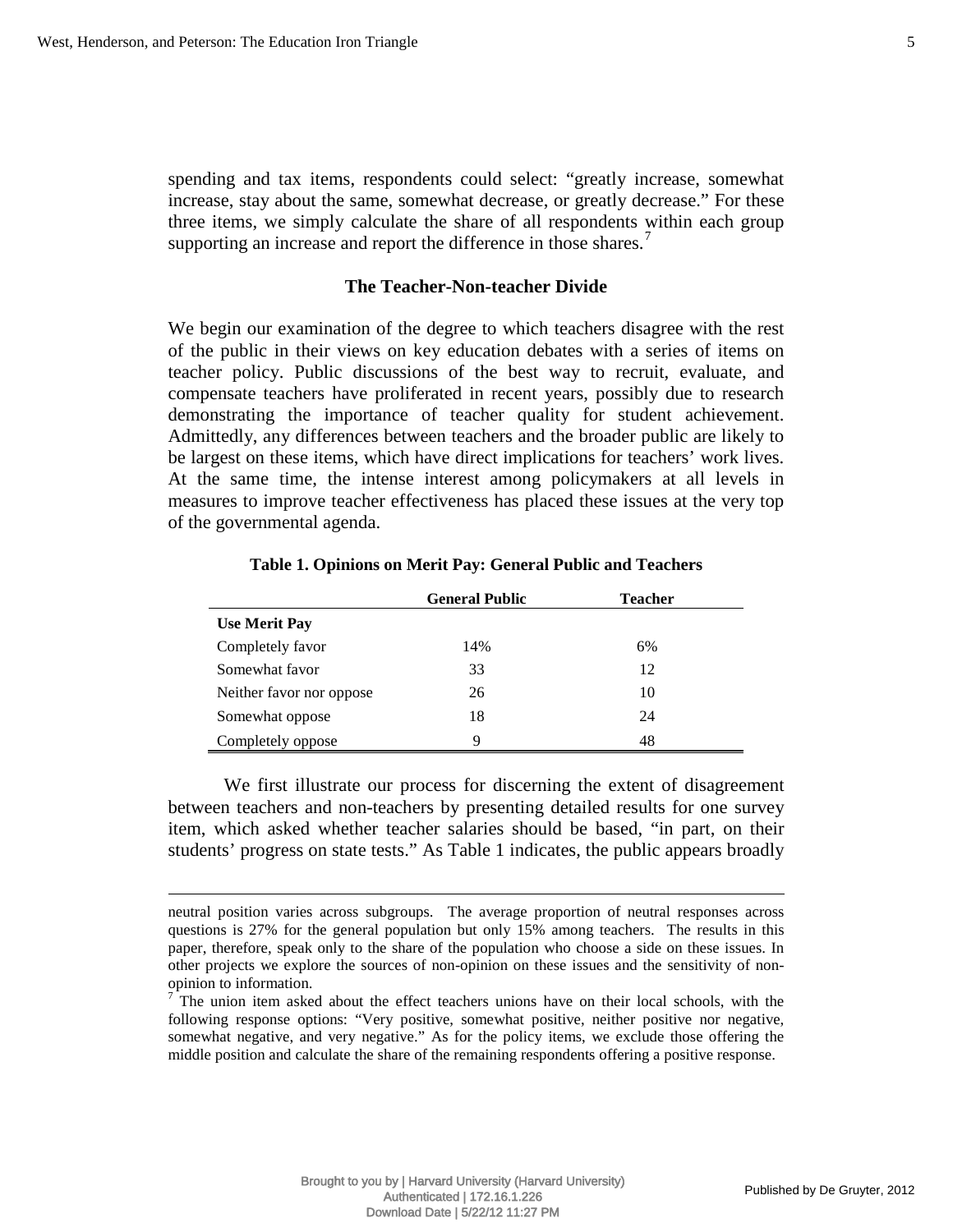supportive of this form of merit pay, with 14 percent favoring the idea completely and another 33 percent favoring it somewhat. Just 27 percent were either somewhat or completely opposed, while roughly one-quarter of the public remained neutral on the issue. Conversely, 72 percent of teachers report that they oppose merit pay either somewhat or completely and only 18 percent registered support, with 10 percent opting not to take a position on the issue.

|                                          | <b>General</b> |                | Non-    | <b>Teacher</b><br><b>Difference</b><br>(Teacher- |
|------------------------------------------|----------------|----------------|---------|--------------------------------------------------|
|                                          | <b>Public</b>  | <b>Teacher</b> | teacher | Nonteacher)                                      |
| <b>TEACHER POLICY:</b>                   |                |                |         |                                                  |
| Use Merit Pay                            | 64%            | 16%            | 66%     | $-50*$                                           |
| Use Merit Tenure                         | 74             | 29             | 76      | $-46*$                                           |
| Allow Flexible Hiring                    | 57             | 30             | 58      | $-28*$                                           |
| <b>Eliminate Tenure</b>                  | 70             | 35             | 72      | $-37*$                                           |
| <b>Teachers Unions Harmful</b>           | 56             | 32             | 57      | $-25*$                                           |
| <b>SCHOOL CHOICE:</b>                    |                |                |         |                                                  |
| Expand Choice with Universal Vouchers    | 64             | 38             | 65      | $-27*$                                           |
| Use Govt Funds for Means-Tested Vouchers | 50             | 27             | 51      | $-24*$                                           |
| <b>Allow Charter Schools</b>             | 70             | 54             | 71      | $-17*$                                           |
| Allow Tax-Credit Funded Scholarships     | 70             | 51             | 71      | $-20*$                                           |
| <b>Allow Online Courses</b>              | 65             | 56             | 65      | $-9$                                             |
| <b>ACCOUNTABILITY:</b>                   |                |                |         |                                                  |
| <b>Require Annual Testing</b>            | 88             | 65             | 89      | $-24*$                                           |
| <b>Use Common Standards/Test</b>         | 72             | 60             | 72      | $-12*$                                           |
| Use Test for Grade Promotion             | 86             | 72             | 86      | $-15*$                                           |
| <b>Require Graduation Test</b>           | 86             | 77             | 86      | $-10*$                                           |
| <b>TAXES AND SPENDING:</b>               |                |                |         |                                                  |
| <b>Increase Spending</b>                 | 65             | 71             | 64      | 6                                                |
| <b>Raise Taxes</b>                       | 35             | 49             | 35      | $14*$                                            |
| Raise Teacher Pay                        | 55             | 80             | 54      | $26*$                                            |
| <b>SCHOOL AND CLASS COMPOSITION:</b>     |                |                |         |                                                  |
| Allow Single Sex Schools                 | 59             | 71             | 59      | $12*$                                            |
| Use Family Income to Assign Students     | 37             | 37             | 37      | $\theta$                                         |
| Separate Classes for Disturbed Students  | 65             | 67             | 65      | $\overline{2}$                                   |

| Table 2. Support for School Reform: General Public, Teachers, and Nonteachers |  |  |
|-------------------------------------------------------------------------------|--|--|
|-------------------------------------------------------------------------------|--|--|

Note: Cells in far right column contain raw differences in percent support between comparison groups. \* indicates statistical significance at the 0.05 level. Bold indicates that plurality opinion among the comparison groups are on opposite sides of the issue.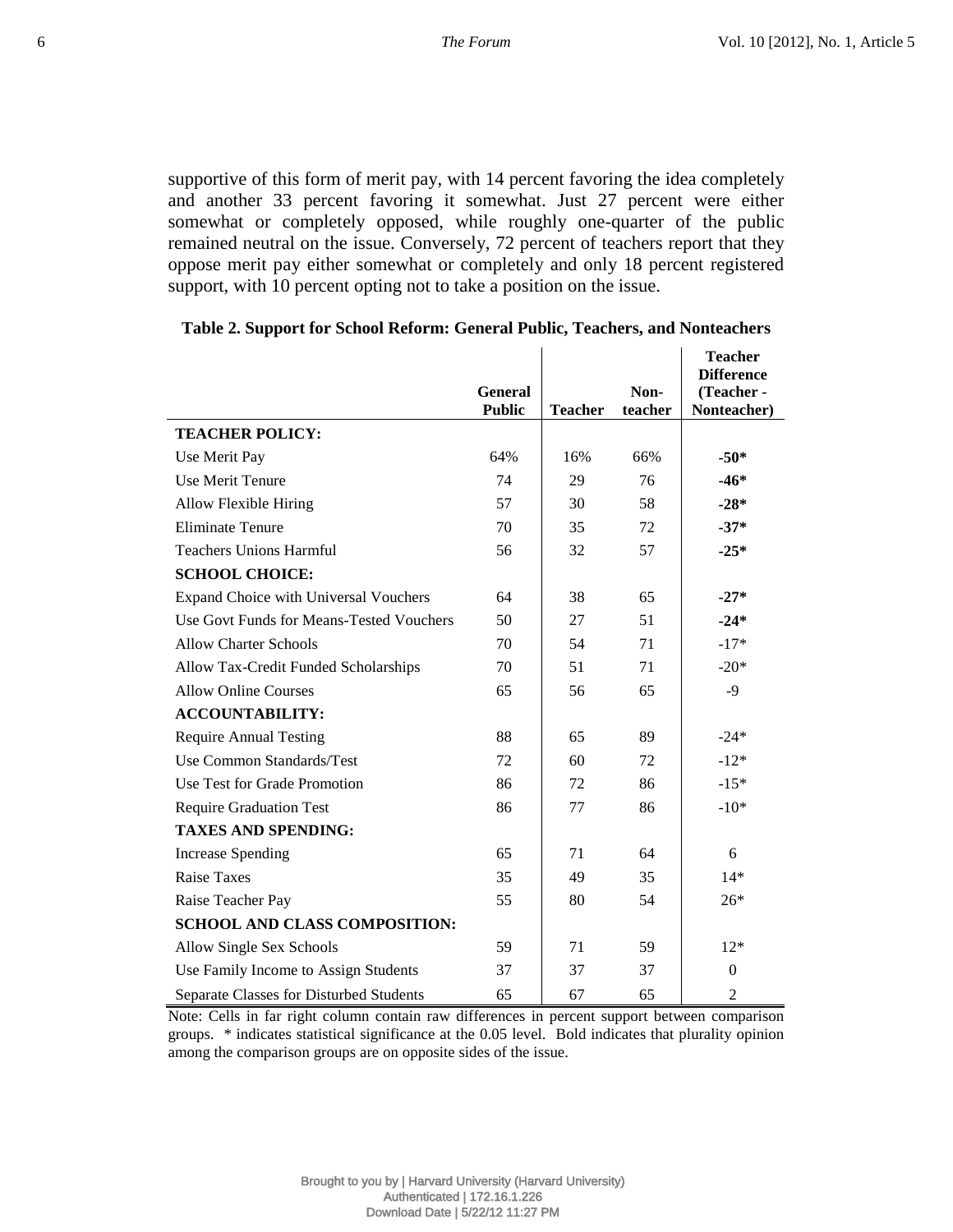As explained above, we convert the results from this and other survey items into a summary measure of the extent of disagreement between teachers and non-teachers. Setting aside the 10 percent of teachers who remained neutral, just 16 percent of teachers expressed support for merit pay. This contrasts with 64 percent of the public as a whole and 66 percent of non-teachers, suggesting a difference between teachers and non-teachers in their support for merit pay (as defined in the question) of 50 percentage points.

Table 2 uses this metric to summarize the cleavage between teachers and non-teachers on 20 education policies. Entries in bold indicate that the difference puts majorities of those expressing an opinion within each comparison groups on opposing sides of the issue. As it turns out, merit pay proved to be the single most divisive issue between teachers and non-teachers. Not far behind, however, were the elimination of teacher tenure and using student test score performance to make tenure decisions. Teachers were also far more skeptical of allowing principals to hire uncertified candidates and more likely to see their unions as having a positive effect on local schools. Indeed, on all five teacher policy items, the greater shares of teachers and non-teachers hold opposite views on these issues.

Beyond teacher policy, statistically significant differences in support appear on 11 of the 15 remaining issues. Only in the case of school vouchers, however, do these differences produce pluralities on opposite sides of the issue. On the remaining school choice, accountability, fiscal, and school composition items, teachers and the rest of the public were on the same side of the issue. Even so, the magnitude of support for (or opposition to) these proposals was strikingly different across the two groups. For example, a bare majority of the non-teaching public favored an increase in teacher pay, but teachers, not surprisingly, were overwhelmingly supportive. Although they agree with the plurality of the nonteaching public on school accountability and forms of school choice other than vouchers, teachers are substantially less supportive of these measures. In short, the political cleavage between teachers and non-teachers extends well beyond issues directly related to employment and compensation.

Table 2 reports the raw differences between teachers and the public on the various issues under consideration. But do teachers hold to their positions because they are teachers or because of some other background characteristic that distinguishes them from the general public? After all, teachers are better educated, more likely to be female, more likely to be white, have higher incomes, think more highly of their local schools, and are different in other respects as well.

In additional analyses not reported here, we examined whether these demographic differences can account for the cleavage between teachers and the rest of the public on school reform proposals. More specifically, we standardized the five point response scale for each issue (with higher values indicating more support) and regressed it on a binary indicator for employment as a teacher along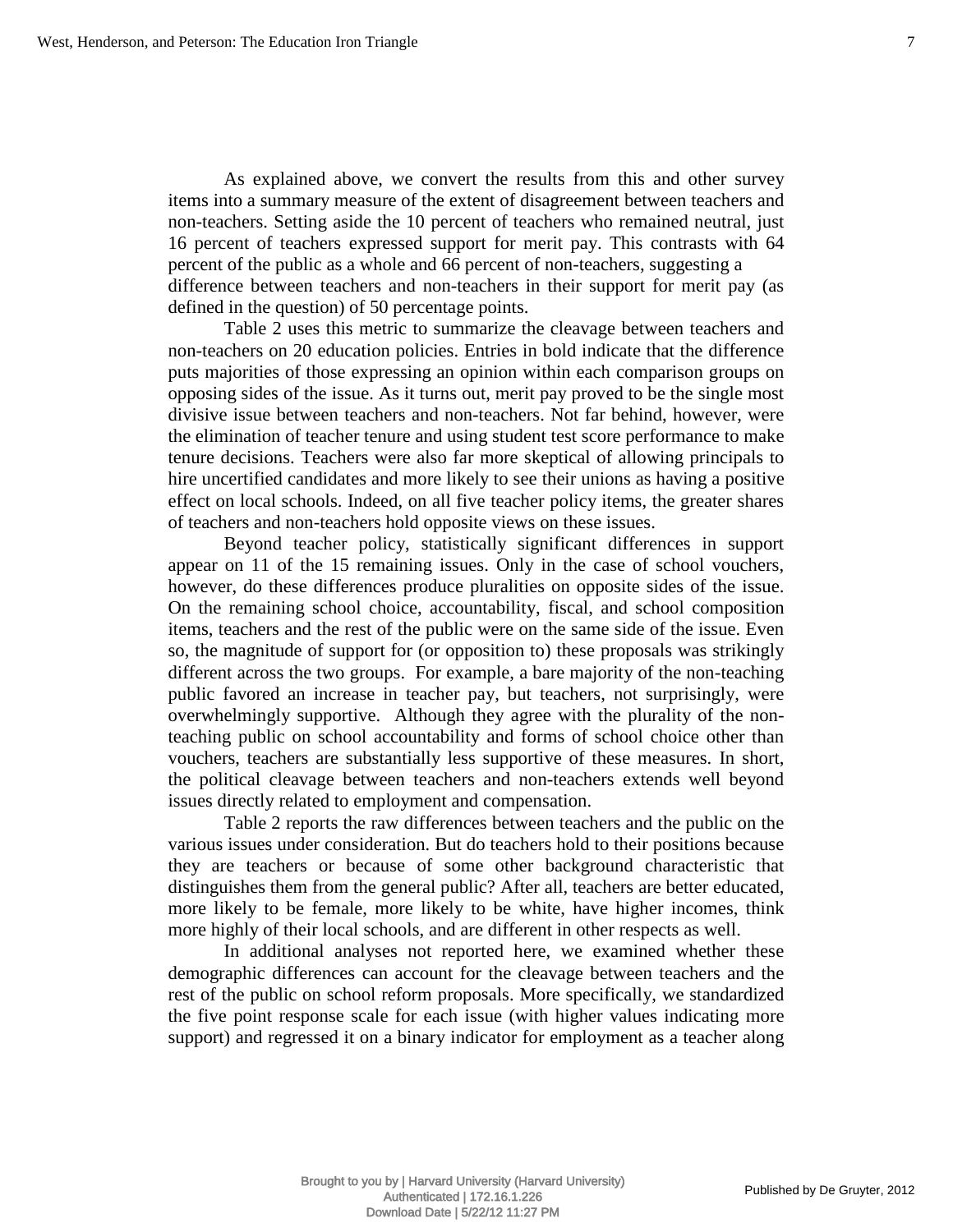|                                          | (Teacher - Nonteacher)<br><b>Teacher Difference</b> | Parent Difference (Parent<br>Nonparent) | Homeowner - Nonowner<br>Homeowner Difference | (Affluent-Nonaffluent)<br><b>Affluent Difference</b> | <b>Black Difference (Black</b><br>White) | <b>Hispanic Difference</b><br>(Hispanic - White) | Party Difference (Democrat -<br>Republican) |
|------------------------------------------|-----------------------------------------------------|-----------------------------------------|----------------------------------------------|------------------------------------------------------|------------------------------------------|--------------------------------------------------|---------------------------------------------|
| <b>TEACHER POLICY:</b>                   |                                                     |                                         |                                              |                                                      |                                          |                                                  |                                             |
| Use Merit Pay                            | $-50*$                                              | 4                                       | $\boldsymbol{0}$                             | $-5$                                                 | $\mathbf{1}$                             | $13*$                                            | $-1$                                        |
| Use Merit Tenure                         | $-46*$                                              | 2                                       | $-2$                                         | $-5$                                                 | 6                                        | $11*$                                            | $-5$                                        |
| Allow Flexible Hiring                    | $-28*$                                              | $-4$                                    | $-7$                                         | $15*$                                                | 5                                        | 3                                                | $-11*$                                      |
| <b>Eliminate Tenure</b>                  | $-37*$                                              | 5                                       | $19*$                                        | 8                                                    | $-32*$                                   | $-20*$                                           | $-18*$                                      |
| Teachers Unions Harmful                  | $-25*$                                              | 8                                       | $25*$                                        | $12*$                                                | $-43*$                                   | $-28*$                                           | $-41*$                                      |
| <b>SCHOOL CHOICE:</b>                    |                                                     |                                         |                                              |                                                      |                                          |                                                  |                                             |
| Expand Choice with Universal Vouchers    | $-27*$                                              | $17*$                                   | $-16*$                                       | $-10$                                                | $\mathbf{9}$                             | $22*$                                            | $-5$                                        |
| Use Govt Funds for Means-Tested Vouchers | $-24*$                                              | $-1$                                    | $-22*$                                       | $-1$                                                 | $25*$                                    | $26*$                                            | 5                                           |
| Allow Charter Schools                    | $-17*$                                              | 6                                       | $-4$                                         | 6                                                    | $\boldsymbol{7}$                         | $\mathbf{1}$                                     | $-5$                                        |
| Allow Tax-Credit Funded Scholarships     | $-20*$                                              | $12*$                                   | $-15*$                                       | $-4$                                                 | $15*$                                    | $15*$                                            | $\boldsymbol{0}$                            |
| <b>Allow Online Courses</b>              | $-9$                                                | 9*                                      | $-11*$                                       | $-14*$                                               | $11*$                                    | $15*$                                            | $\boldsymbol{0}$                            |
| <b>ACCOUNTABILITY:</b>                   |                                                     |                                         |                                              |                                                      |                                          |                                                  |                                             |
| <b>Require Annual Testing</b>            | $-24*$                                              | $-2$                                    | $-2$                                         | $-2$                                                 | $\overline{4}$                           | 5                                                | $-1$                                        |
| Use Common Standards/Test                | $-12*$                                              | $\overline{0}$                          | $8*$                                         | 2                                                    | $-5$                                     | -6                                               | $-7*$                                       |
| Use Test for Grade Promotion             | $-15*$                                              | $-5$                                    | 4                                            | $\mathbf{1}$                                         | $-3$                                     | 8*                                               | $\text{-}8\text{*}$                         |
| <b>Require Graduation Test</b>           | $-10*$                                              | $-4$                                    | 5                                            | $\overline{4}$                                       | $-7$                                     | 3                                                | $-6$                                        |
| <b>TAXES AND SPENDING:</b>               |                                                     |                                         |                                              |                                                      |                                          |                                                  |                                             |
| <b>Increase Spending</b>                 | 6                                                   | $13*$                                   | $-13*$                                       | -6                                                   | $18\,^*$                                 | 18*                                              | $36*$                                       |
| <b>Raise Taxes</b>                       | $14*$                                               | 6                                       | $-9*$                                        | 6                                                    | $10*$                                    | $12*$                                            | $23*$                                       |
| Raise Teacher Pay                        | $26*$                                               | $\overline{0}$                          | $-14*$                                       | $\overline{c}$                                       | $29*$                                    | $16*$                                            | $22*$                                       |
| <b>SCHOOL AND CLASS COMPOSITION:</b>     |                                                     |                                         |                                              |                                                      |                                          |                                                  |                                             |
| Allow Single Sex Schools                 | $12*$                                               | $-7$                                    | $\boldsymbol{0}$                             | 8                                                    | 11                                       | $\mathfrak{Z}$                                   | $-6$                                        |
| Use Family Income to Assign Students     | $\mathbf{0}$                                        | $-12*$                                  | $-19*$                                       | -4                                                   | $29*$                                    | $30*$                                            | $23*$                                       |
| Separate Classes for Disturbed Students  | $\overline{2}$                                      | $\boldsymbol{0}$                        | 7                                            | $-1$                                                 | -6                                       | $-20*$                                           | $-9$                                        |

#### **Table 3. Cleavages in Opinion Toward School Reform**

Note: Cells contain raw differences in percent support between comparison groups. \* indicates statistical significance at the 0.05 level. Bold indicates that plurality opinion among the comparison groups are on opposite sides of the issue.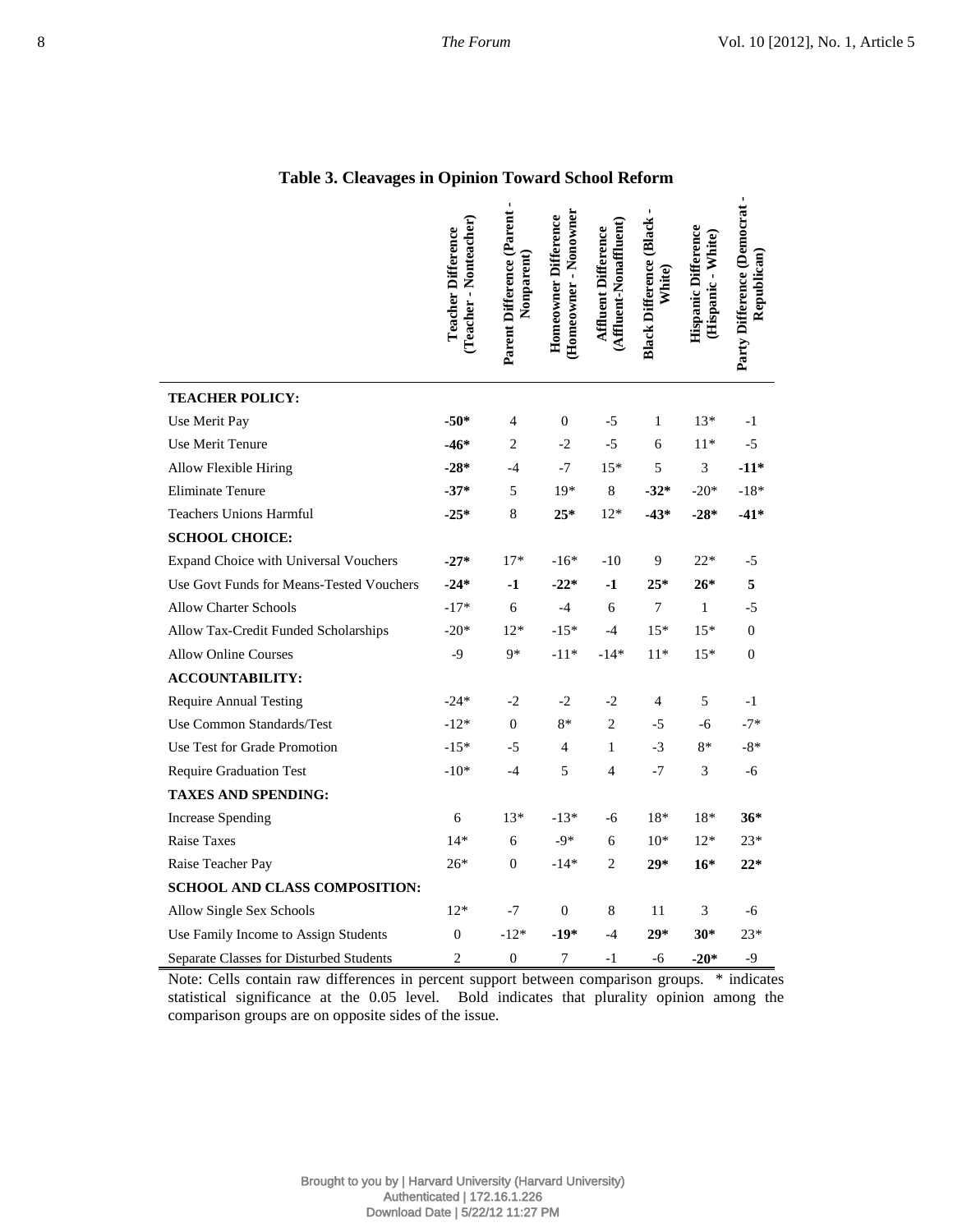with variables for respondent income, education, party identification, evaluation of local public schools, and separate binary indicators for gender, African American race, Hispanic ethnicity, region (South/non-South), homeownership, religious identity (Evangelical Protestant or other), and parental status (of a child under the age of 18). On all but one issue—income integration of schools significant differences between teacher and non-teacher opinion remained even after adjusting for all of the above mentioned variables. For ten of the items, the size of the teacher coefficient was larger than 0.3 standard deviations of the response variable, and for six it was larger than 0.5 standard deviations.

In short, the divergence of opinion between teachers and non-teachers is both statistically significant and large on many of the school policy topics on the public agenda. But is this cleavage larger than those resulting from other social and political divides in contemporary society? To that topic, we now turn.

#### **Parents, Homeowners, and the Affluent**

Parents with children under the age of eighteen have a vested interest in the schools that nonparents do not. Except for the roughly 12 percent of families who send their children to private school or educate them at home, parents have a clear interest in a safe, effective, and attractive school for their children to attend. For them, as distinct from other members of the public, schools can be expected to be a priority, and parents may well have views not shared by those without children or who no longer need to worry about their children's K-12 education. Perhaps the opinions of parents differ from those of the public at large just as much as teacher opinions do.

Homeowners, too, have a vested interest in their local schools. Better than 40 percent of the cost of K-12 education is borne by local taxes, which typically means the local property tax. The annual property tax is one of the most visible taxes a homeowner pays, and much—typically a third or more—of that property tax goes to fund local schools. On the other hand, the quality of local schools affects the value of community property, so the homeowner may be willing to pay higher taxes if school quality is expected to improve as a result. In other words, the homeowner has a unique stake in efficient schools—those that return value for the dollars spent—rather than inexpensive schools per se. Moreover, having invested resources in a residence in a specific school district, they may take a skeptical view of proposals to break the tie between residential location and school quality through the expansion of parental choice.

Finally, affluent Americans (those with at least a bachelor's degree and an income in the top decile of their state) may differ in their views of education policy in part because they are more likely to have located themselves in an area in which public school performance is less of a concern. Our data confirm that the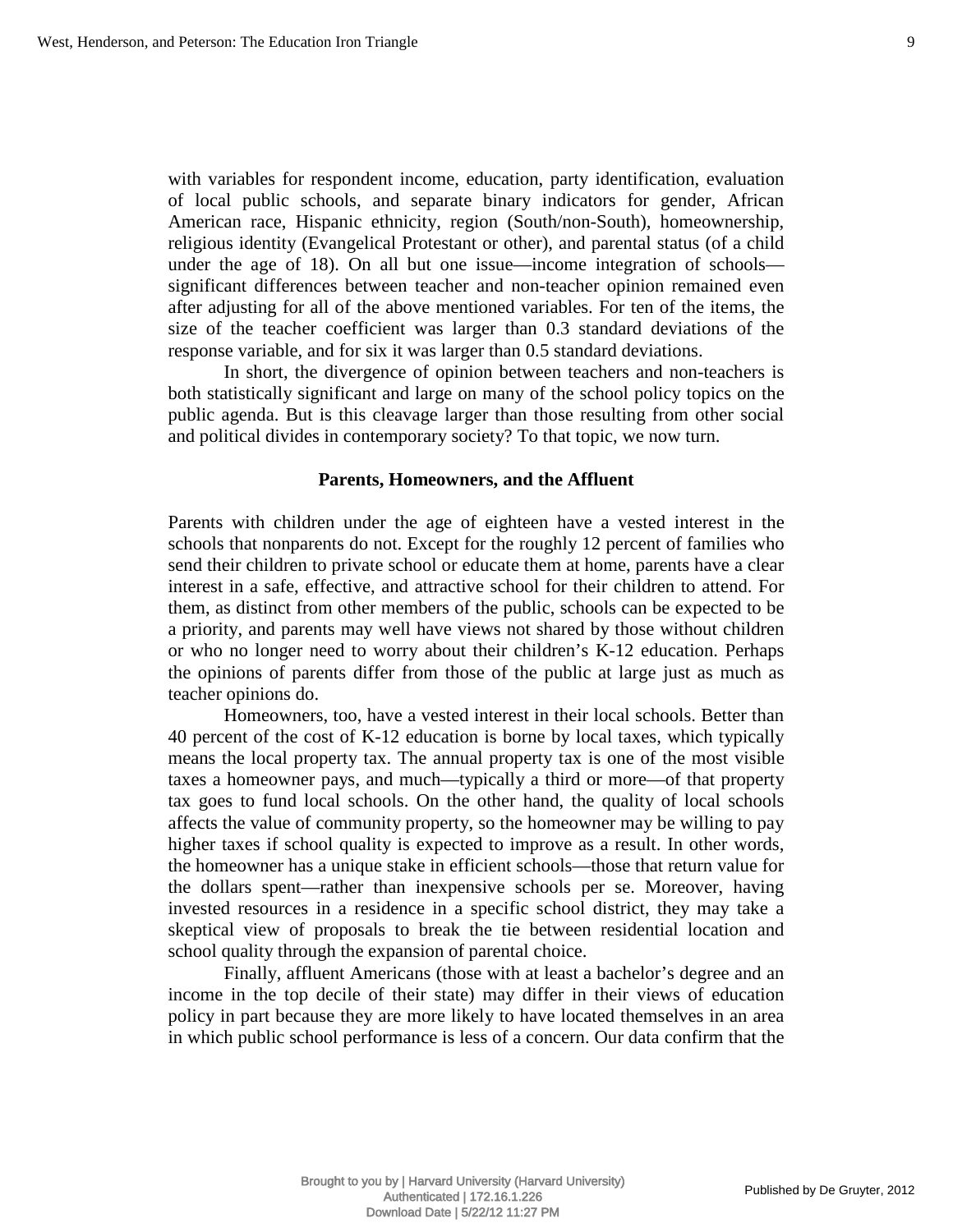affluent have fewer complaints about the performance of their local public schools. Asked to evaluate the schools in their local community, 54 percent of affluent Americans assign an "A" or "B" grade, as compared with 46 percent of the general public. And only 12 percent of the affluent assigned their school a "D" or an "F" grade, while 18 percent of the public did so. Across the public as a whole, those assigning schools lower grades are substantially more likely to support various reform proposals, suggesting that affluent Americans may be less supportive.

As can be seen in Table 3, however, the relevant cleavages in opinion for parents, homeowners, and the affluent are quite modest – especially when contrasted with the sharp cleavage between teachers and non-teachers. For parents and homeowners, the differences in opinion which do emerge are largely as expected. Parents are more supportive than nonparents of proposals to expand school choice, more supportive of increased school spending, and less supportive of the use of family income to assign students to schools. Homeowners are in turn less supportive than renters of private school choice, online coursework and the use of family income in school assignments, more supportive of the elimination of teacher tenure, and considerably more likely to view teachers unions as having a harmful effect on their local schools. The views of the affluent, meanwhile, differ from those with fewer advantages on only three items: They are more supportive of allowing principals to hire uncertified teachers, more critical of teachers unions, and less enthusiastic about online courses.

As important, virtually all of these differences are on the margins. On no issue do majorities of those expressing an opinion among parents and nonparents or among the affluent and non-affluent disagree with one another by a statistically significant amount. Pluralities of homeowners and renters disagree on just three items, as compared to the seven items which distinguished teachers and nonteachers.

## **Racial and Ethnic Differences**

Additional columns in Table 3 present the differences in opinion among blacks and Hispanics, both as compared to whites. Patterns of residential segregation in America, especially in metropolitan areas, often sort students into schools with similar demographic backgrounds. Minority groups are disproportionately concentrated in the nation's poorest performing schools. Decades of education research testifies to an achievement gap between black and white students in America. Differences in access to quality education services might manifest itself in disparate desire for reform.

The data confirm that these groups are not in perfect agreement on school reform issues, but the pattern of disagreement is complex—and much more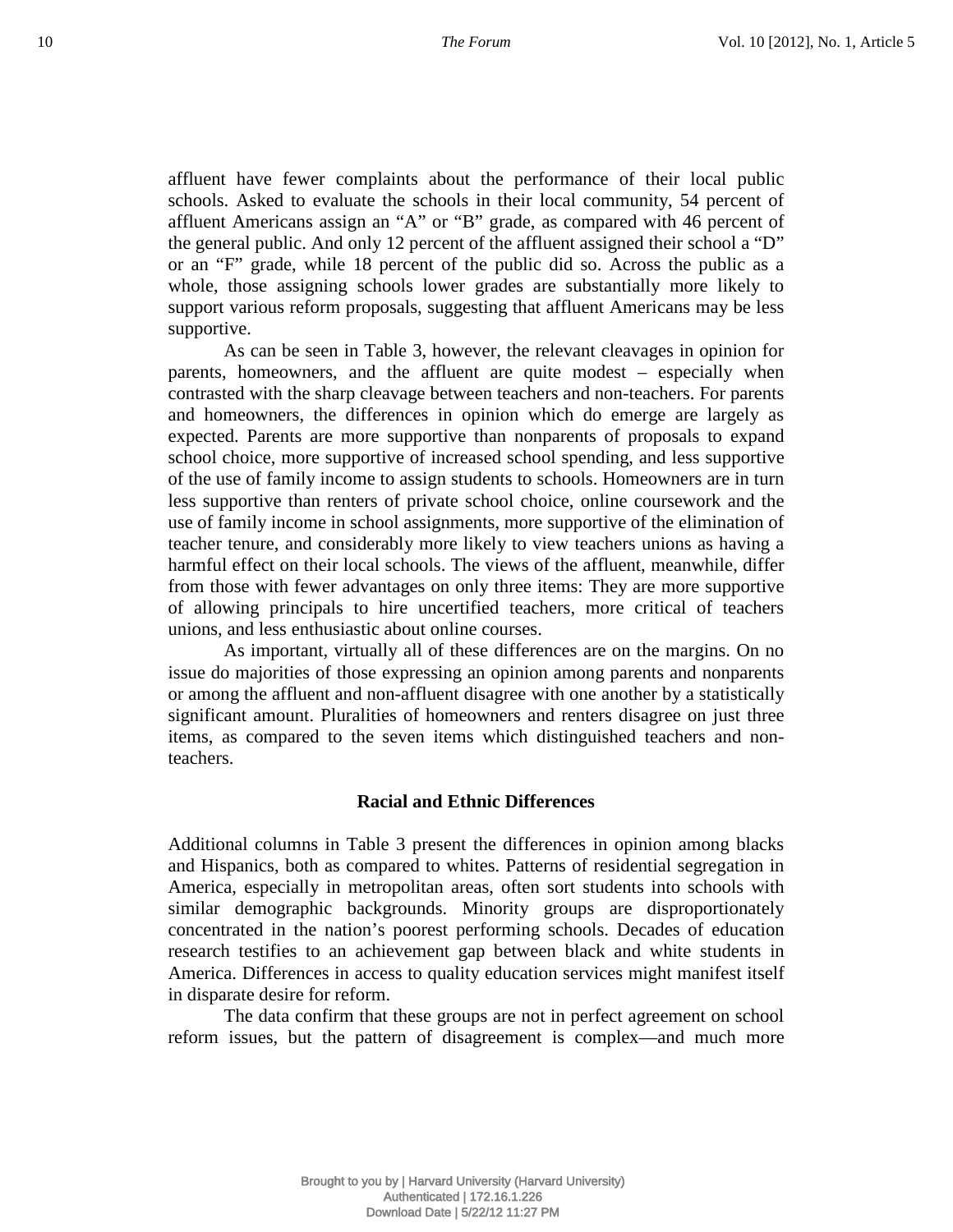modest in magnitude—than the cleavage between teachers and non-teachers. The ways in which black opinion differs from white opinion are a surprising mix. Blacks are decidedly more in favor of school choice in a variety of forms: vouchers, on-line learning for credit, and tax credits for those who donate to charities giving scholarships to those from low-income families who attend private schools. But they are also more likely to support unions and to favor higher spending and more pay for teachers. More than whites, they favor keeping current teacher tenure practices. They tend to favor federal testing requirements more than whites but are less likely to support graduation exams. Although they are more likely than whites to favor single sex education, they support both mainstreaming and assigning students to schools on the basis of income. On some of the issues, differences between blacks and whites—support for vouchers, higher salaries for teachers, teacher unions and teacher tenure, for example—are fairly substantial.

Hispanics also are more likely to favor school choice policies than whites are. They also favor a broad range of school accountability policies, teacher tenure, social integration, and mainstreaming. They are more likely than whites to think that more money should be spent on schools and that teachers should be paid more. They think unions have done more good than harm.

But cleavages among ethnic groups are, in most instances, smaller than either the one that divides teachers from the general public or, as we shall see, the one that separates Democrats from Republicans.

#### **Partisan Differences**

Many of the policy debates in America are channeled through partisan differences. For example, in 2010 Democrat and Republican voters divided over a universal health insurance program, tax cuts, a guest worker program for immigrants, troop presence in Afghanistan, and abortion.<sup>[8](#page-12-0)</sup> Are education policies also subject to a similar partisan divide? If so, are the disagreements between Republicans and Democrats so large that the cleavage is more significant than the one between teachers and the rest of the public? The final column of Table 3 shows the differences between respondents who identified with the Republican Party and those who identified with the Democratic Party.<sup>[9](#page-12-1)</sup> On three issues—

<span id="page-12-0"></span><sup>8</sup> The 2007-2010 Associated Press-Yahoo News Election Panel Study.

<span id="page-12-1"></span><sup>&</sup>lt;sup>9</sup> We exclude independents that lean toward a party. This exclusion provides a more conservative test against finding small differences between parties. If leaners hold weaker positions on these issues than party identifiers, then inclusion of these independent leaners would water down opinion among the partisan groups and bias results against finding differences between the parties even in the presence of strong differences between non-leaners. Nevertheless, we did a supplementary analysis including leaners and the substantive results reported above remain intact.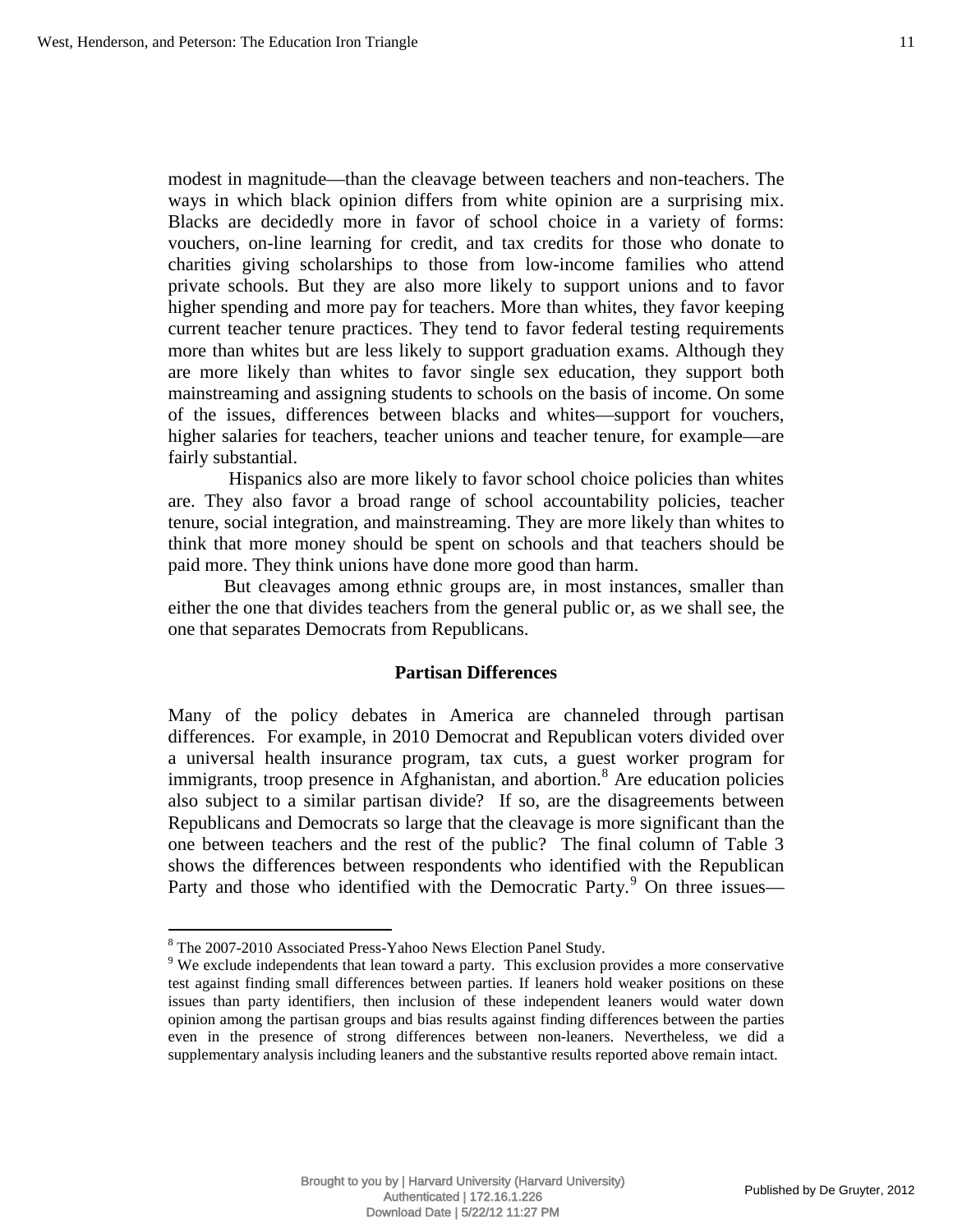teacher unions, spending more on schools and paying teachers higher salaries—a strong plurality of Republicans take positions differing from those chosen by a plurality of Democrats. Sharp differences between the parties are also apparent on the income integration issue.

But on the remaining issues, the parties tend to be in fairly close agreement. On quite a number of issues, including merit pay for teachers, school vouchers, charters, and other forms of school choice, there is hardly any difference of opinion at all. If partisan differences among the public as a whole were shaping education politics, it would be a fairly placid scene.

When partisan differences are adjusted for social background characteristics, the differences between the parties narrow further. On three issues—using government money for school vouchers, online learning, and allowing principals to hire teachers lacking state credentials—no statistically significant differences could be detected. And on many other issues, including merit pay, awarding tenure only to meritorious teachers, mainstreaming, singlesex education, and all the questions concerning school and student accountability, differences, though statistically significant, were small. What Republicans and Democrats disagreed about was limited to standard partisan issues, such as taxes, spending, social integration of the schools, and the role of unions. Even there, the conflict was much more muted than the teacher-public divide.

### **Conclusions**

We explored other cleavages over school policy in addition to those reported in this essay. We found little evidence that culture wars plague school politics. Although Evangelical Protestants differ from others on single sex education and a few other issues, those differences are not stark. On some issues, women hold views slightly different than those of men, southerners differ somewhat from those living in other parts of the country, and those who give local schools a high evaluation are of a different mind about reform than those who give local schools a low evaluation. But except for assessments of local schools, no factor accounts for much of the variation in public opinion on educational policies. The differences between teachers and the rest of the population are much larger than those between Democrats and Republicans, which are substantially larger than any other divide that we have been able to identify.

Iron triangle theory expects teachers to hold views that contrast with those held by the general public, as they have occupational interests that they wish to protect. On the other hand, standard interpretations of school politics seldom identify the basic conflict of interest between teachers and the public as a whole, emphasizing instead the commonalities of teacher and public interests. It is certainly true that teachers are drawn from a broad segment of the public, live and